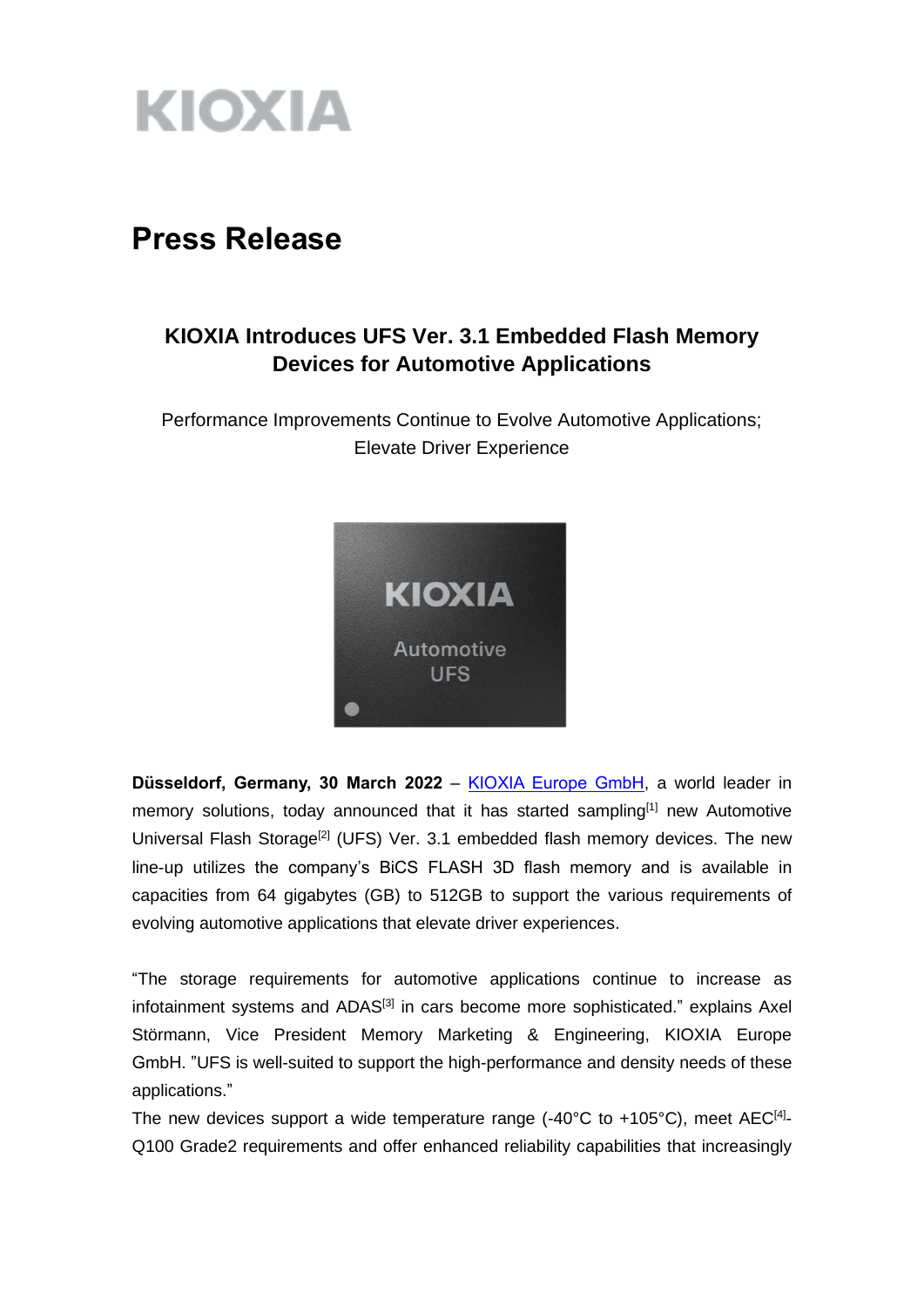complex automotive applications require.

Both the sequential read and sequential write performance of the Automotive UFS Ver. 3.1 device are significantly improved by approximately 2.2x and 6x, respectively, over previous generation devices<sup>[5]</sup>. These performance gains contribute to faster system startup and OTA (Over-the-Air) updates.

# **Notes**

[1] Sample shipments of the 256GB, 128GB and 64GB devices will start today, with the 512GB device to follow in April.

[2] Universal Flash Storage (UFS) is a product category for a class of embedded memory products built to the JEDEC UFS standard specification. Due to its serial interface, UFS supports full duplexing, which enables both concurrent reading and writing between the host processor and UFS device.

[3] Advanced Driving Assistant System

[4] Electrical component qualification requirements as defined by the AEC (Automotive Electronics Council).

[5] KIOXIA Corporation's previous generation 512GB device "THGAFBT2T83BABI"

Read and write speeds are the best values obtained in a specific test environment at KIOXIA Corporation and KIOXIA Corporation warrant neither read nor write speeds in individual devices. Read and write speed may vary depending on the device used and file size read or written.

In every mention of a KIOXIA product: Product density is identified based on the density of memory chip(s) within the Product, not the amount of memory capacity available for data storage by the end-user. Consumer-usable capacity will be less due to overhead data areas, formatting, bad blocks, and other constraints, and may also vary based on the host device and application. For details, please refer to applicable product specifications. The definition of  $1KB = 2^N10$  bytes  $= 1,024$  bytes. The definition of  $1Gb = 2<sup>0</sup>30$  bits = 1,073,741,824 bits. The definition of  $1GB =$ 2^30 bytes = 1,073,741,824 bytes. 1Tb = 2^40 bits = 1,099,511,627,776 bits.

All company names, product names and service names may be trademarks of their respective companies